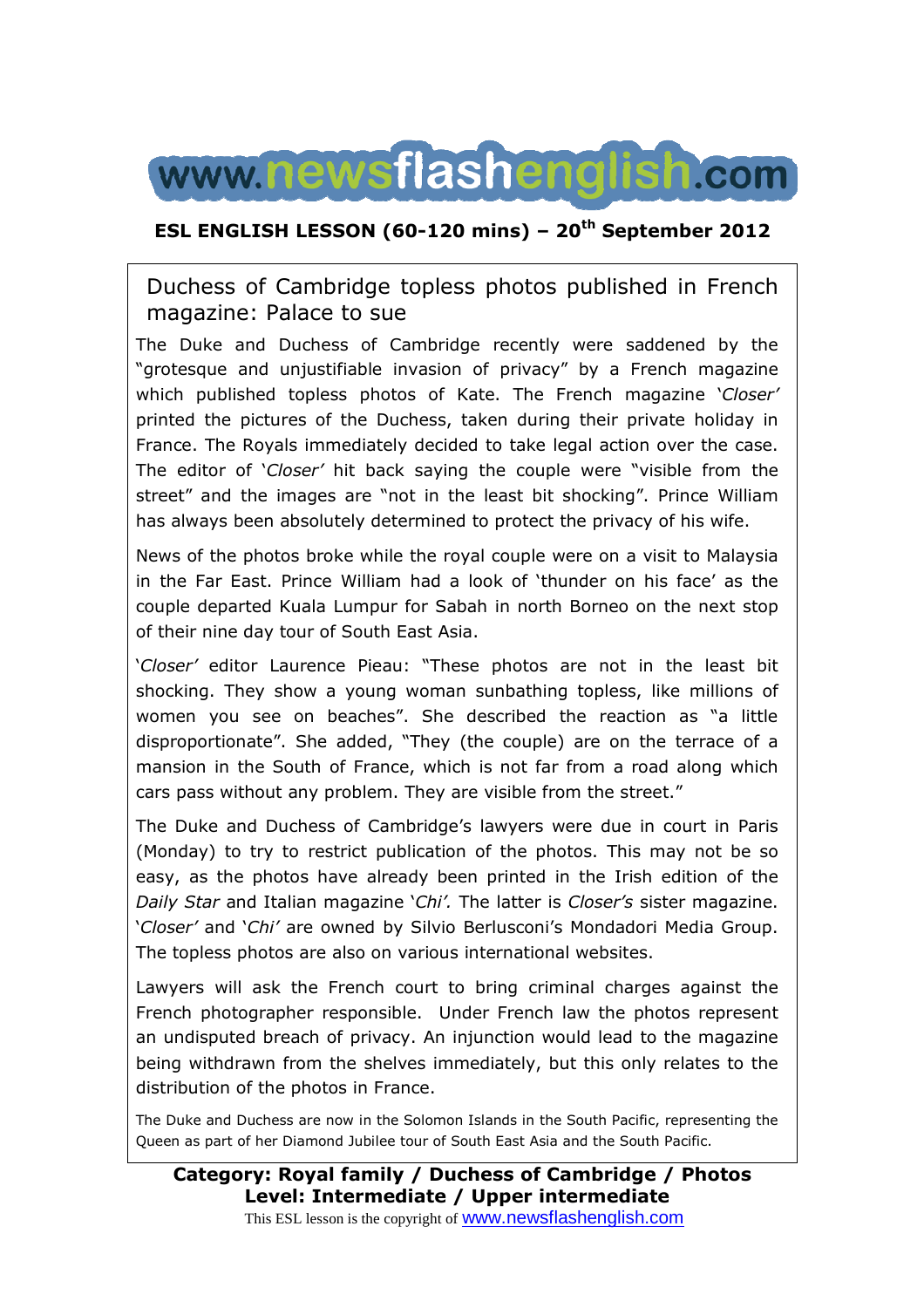# **FXFRCISES**

1. The Duchess of Cambridge: Think of three things you know about the Duchess of Cambridge. Go round the room swapping details with others.

2. Dictation: The teacher will read four to six lines of the article slowly and clearly. Students will write down what they hear. The teacher will repeat the passage slowly again. Self-correct your work from page one - filling in spaces and correcting mistakes. Be honest with yourself on the number of errors. Advise the teacher of your total number of errors. Less than five is very good. Ten is acceptable. Any more is room for improvement! More than twenty - you need to do some work!

3. Reading: The students should now read the article aloud, swapping readers every paragraph.

4. Vocabulary: Students should now look through the article and underline any vocabulary they do not know. Look in dictionaries. Discuss and help each other out. The teacher will go through and explain any unknown words or phrases.

5. The article: Students should look through the article with the teacher.

- a) What is the article about?
- b) What do you think about the article?
- c) **Discuss the article**

6. Geography: Malaysia, the Solomon Islands and France: Where are they? Draw a map on the board then **look on Google maps** to help you.

7. Duke and Duchess of Cambridge topless photos story: In pairs find five things from the article about the Duke and Duchess of Cambridge topless photos story. Then add five other things you know about it. Write them below. Discuss together.

| From the article | What you know about this story |  |
|------------------|--------------------------------|--|
|                  |                                |  |
|                  |                                |  |
|                  |                                |  |
|                  |                                |  |
|                  |                                |  |

**The teacher** will choose some pairs to discuss their findings in front of the class.

8. Let's think! In pairs. On the board write as many words as you can to do with *The Duke and Duchess of Cambridge*. *One-two minutes.* Compare with other teams. Using your words compile a short dialogue together.

9. Let's roleplay 1: In pairs. You are in France. You are on a tour of Paris when you hear about the topless photos scandal. Start a conversation about it. *5 minutes.* 

Find this and similar lessons at http://www.NewsFlashEnglish.com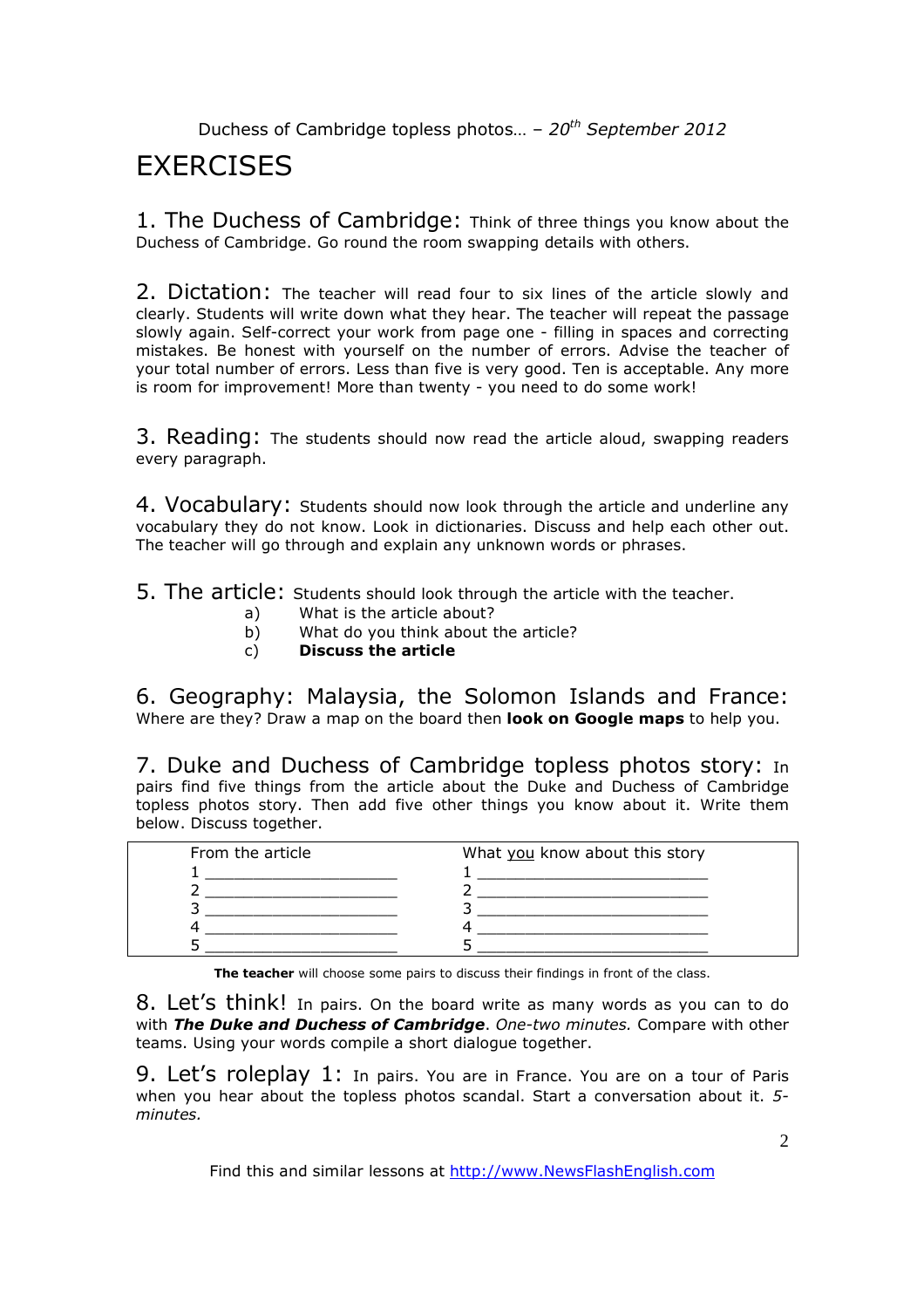10. Let's roleplay 2: In pairs/groups. One of you is the interviewer. The others are one of the following people. You are in the *Debate FM* radio studio in London. Today's interview is about: *The Duke and Duchess of Cambridge topless photos published in a French magazine.* 

| A journalist   | A lawyer       |
|----------------|----------------|
| Laurence Pieau | Prince William |

**The teacher** will choose some pairs to roleplay their interview in front of the class.

11. Let's do 'The Article Quiz': Have the students quiz each other in pairs. They score a point for each correct answer and half a point each time they have to look at the article for help. See who can get the highest score!

### **Student A**

- 1) Name the royal couple.
- 2) Name the magazines.
- 3) Name the countries.
- 4) Name the capitals.
- 5) Name the newspaper.

**Student B** 

- 1) Name the media group.
- 2) Who is Laurence Pieau?
- 3) Who does the couple represent?
- 4) Where is the couple now?<br>5) Where were the offensive
- Where were the offensive photos taken?

12. A day in the life of French paparazzi photographer: With your partner describe a day in the life of a French paparazzi photographer. Include what that person did, what they wore, where they went, the tricks they went to in order to get the photos they wanted, etc…

**The teacher** can choose some pairs to put their findings on the board.

13. Countries: In pairs, think of five things you know about Malaysia. Then add things you know about the Solomon Islands. Write them below. Discuss together.

| Malaysia | Solomon Islands |  |
|----------|-----------------|--|
|          |                 |  |
|          |                 |  |
|          |                 |  |
|          |                 |  |
|          |                 |  |

15. Let's write an e-mail: Write and send a 200 word e-mail to your teacher about*: Duchess of Cambridge topless photos.* Your e-mail can be read out in class.

16. Sentence starters: Finish these sentence starters. Correct your mistakes. Compare what other people have written.

- a) The topless photos \_\_\_\_\_\_\_\_\_\_\_\_\_\_\_\_\_\_\_\_\_\_\_\_\_\_\_\_\_\_\_\_\_\_\_\_\_\_\_\_\_\_\_\_\_\_
- b) Prince William  $\Box$
- c) The Duchess \_\_\_\_\_\_\_\_\_\_\_\_\_\_\_\_\_\_\_\_\_\_\_\_\_\_\_\_\_\_\_\_\_\_\_\_\_\_\_\_\_\_\_\_\_\_\_\_\_\_\_

Find this and similar lessons at http://www.NewsFlashEnglish.com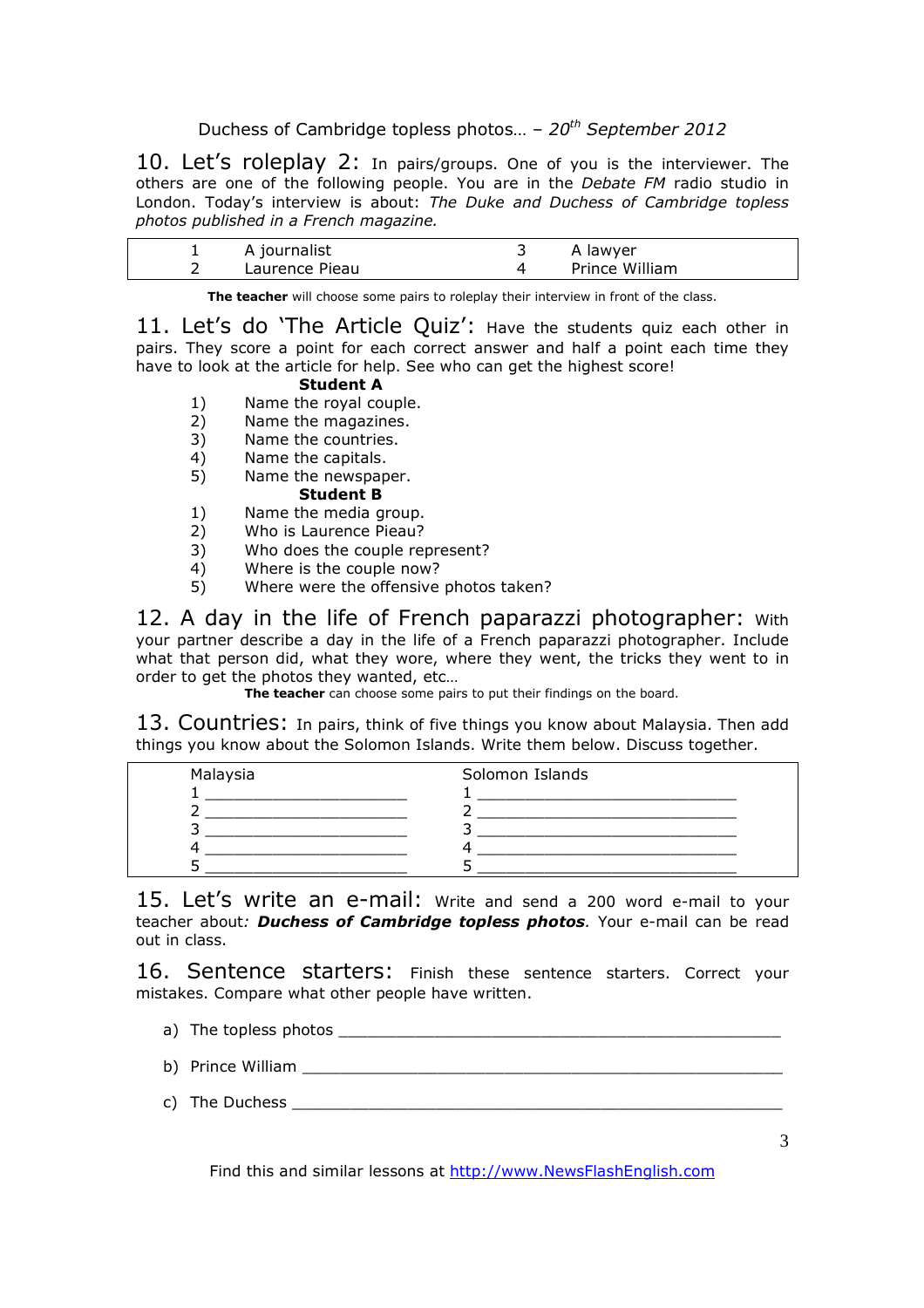# **DISCUSSION**

### **Student A questions**

- 1) Did the headline make you want to read the article?<br>2) Are you surprised to learn it was a French female
- 2) Are you surprised to learn it was a French female magazine editor that chose to print these photos?
- 3) Can the British Royal Family really censor these photos in the internet world we live in today?
- 4) Are these photos 'shocking'?
- 5) Why do you think the Irish Daily Star is now closing down?
- 6) What has been the reaction of people in your country to this news story?
- 7) Is this story 'a little disproportionate'?
- 8) Surely the Royal couple should have known better than to party topless knowing there was no fence to shield their antics?
- 9) Should the Duke and Duchess in the future give France 'a wide berth' i.e. avoid the country?
- 10) Have you learnt anything in today's English lesson?

### **Student B questions**

- 1) What do you think about what you read?
- 2) What would the Duke do if the Google Street View vehicle had driven down the road in the French countryside taking 360º photos that had caught the Duchess topless?
- 3) Does the average French woman simply 'pout her cheeks' at this story and say 'so what'?
- 4) Why are the British press not publishing these photos?
- 5) Have you seen the offending photos?
- 6) Should the royal party have had better security to stop the paparazzi taking these photos?
- 7) Is Prince William right to take the French magazine to court?
- 8) What would you do in this situation?
- 9) What lessons have been learnt from this situation?
- 10) Did you like this discussion?

# SPEAKING

## Let's discuss! The Duchess of Cambridge - topless photos

*Allow 10-15 minutes – As a class / small groups / pairs / 1 to 1* 

20 things about: The Duchess of Cambridge - topless photos news story

The teacher can moderate the session.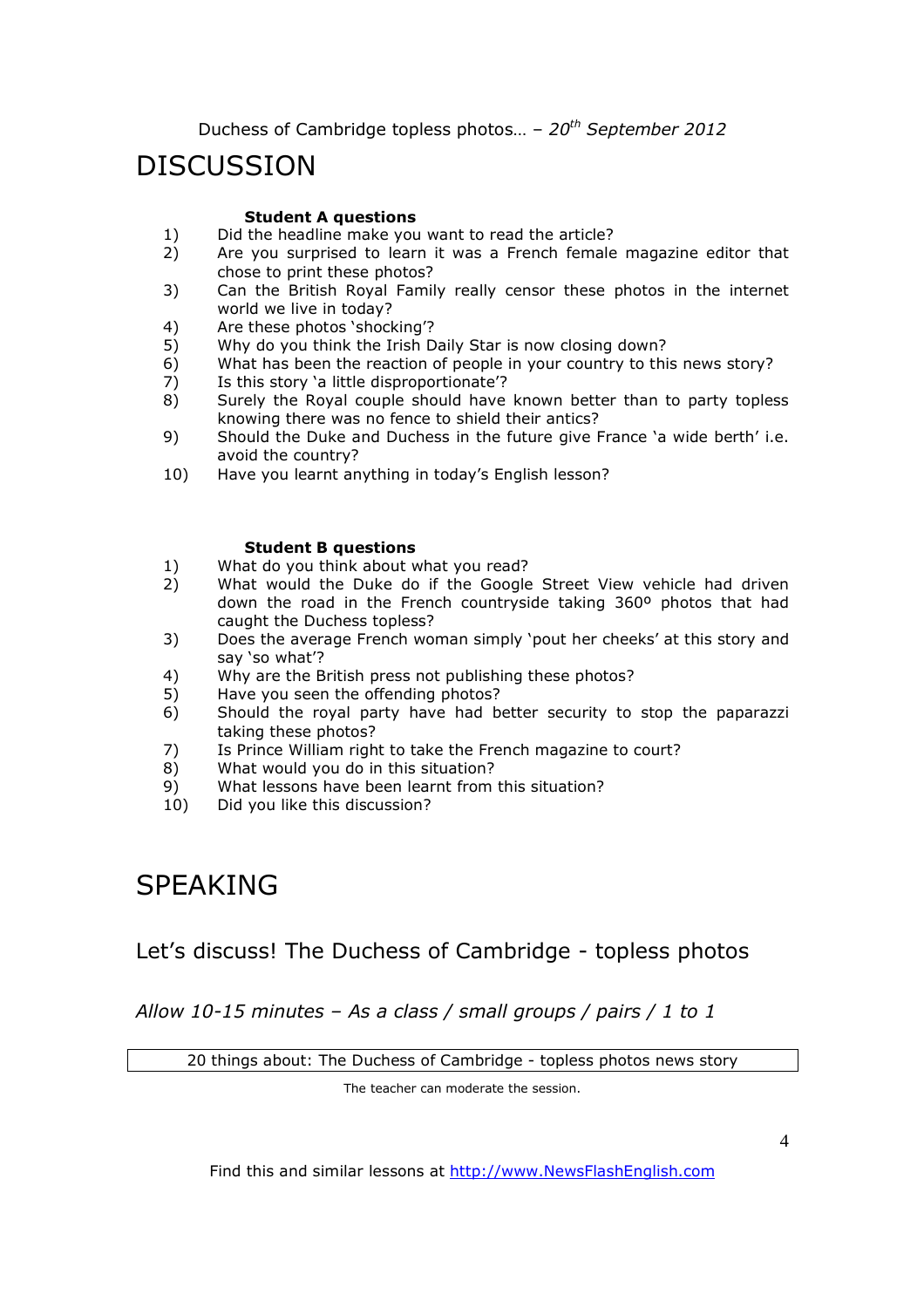## GAP FILL: READING:

*Put the words into the gaps in the text.* 

#### Duchess of Cambridge topless photos published in French magazine: Palace to sue The Duke and Duchess of Cambridge recently were saddened by *tour thunder*

the " $(1)$  and unjustifiable invasion of privacy" by a French magazine which published topless photos of Kate. The French magazine '*Closer'* printed the pictures of the Duchess, taken during their private holiday in France. The Royals (2) decided to take legal action over the case. The (3)\_\_\_\_\_ of '*Closer'* hit back saying the couple were "(4)\_\_\_\_\_ from the street" and the (5)\_\_\_\_\_ are "not in the least bit shocking". Prince William has always been absolutely determined to protect the privacy of his wife. *visible* 

News of the photos broke while the royal (6) were on a visit to Malaysia in the Far East. Prince William had a look of '(7) on his face' as the couple departed Kuala Lumpur for Sabah in north Borneo on the next stop of their nine day (8)\_\_\_\_\_ of South East Asia. *grotesque immediately*

'*Closer'* editor Laurence Pieau: "These photos are not in the least bit shocking. They show a young woman sunbathing (1)  $\blacksquare$ , like millions of women you see on beaches". She described the (2)\_\_\_\_\_ as "a little disproportionate". She added, "They (the couple) are on the  $(3)$  of a mansion in the South of France, which is not far from a road along which cars pass without any problem. They are visible from the street." *various terrace latter edition*

The Duke and Duchess of Cambridge's lawyers were due in court in Paris (Monday) to try to  $(4)$  publication of the photos. This may not be so easy, as the photos have already been printed in the Irish (5)\_\_\_\_\_ of the *Daily Star* and Italian magazine '*Chi'.* The (6)\_\_\_\_\_ is *Closer's* (7)\_\_\_\_\_ magazine. '*Closer'* and '*Chi'* are owned by Silvio Berlusconi's Mondadori Media Group. The topless photos are also on (8)\_\_\_\_\_\_ international websites. *reaction topless sister restrict*

Find this and similar lessons at http://www.NewsFlashEnglish.com

*images*

*editor*

*couple*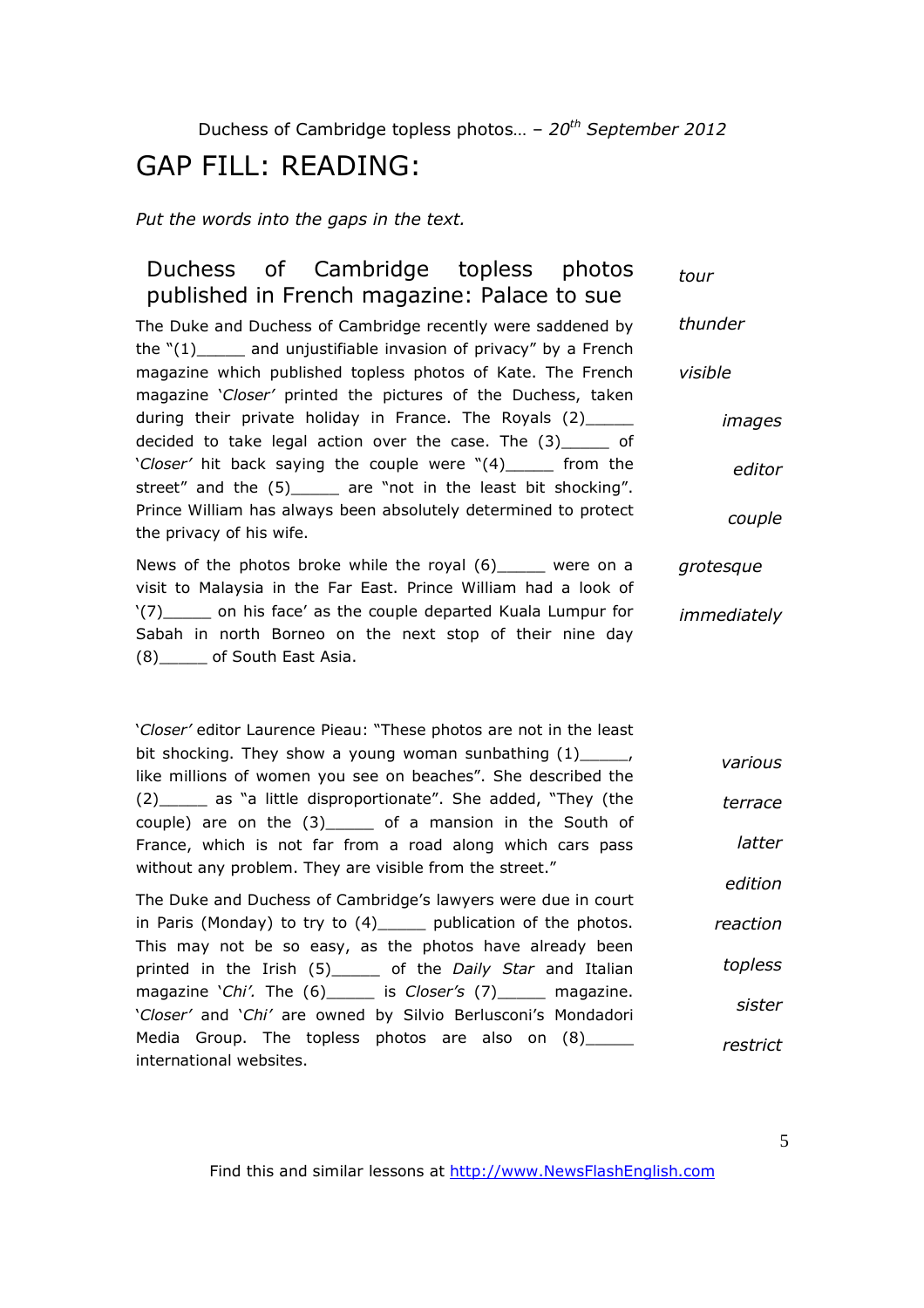# GAP FILL: LISTENING:

### *Listen and fill in the spaces.*

## Duchess of Cambridge topless photos published in French magazine: Palace to sue

The Duke and Duchess of Cambridge recently were saddened by the "grotesque and unjustifiable \_\_\_\_\_\_\_\_\_\_\_\_\_\_\_\_\_\_\_" by a French magazine which published topless photos of Kate. The French magazine '*Closer'* printed the pictures of the Duchess, taken during \_\_\_\_\_\_\_\_\_\_\_\_\_\_\_\_\_\_\_\_\_\_\_\_\_\_\_\_\_\_ in France. The Royals immediately decided example the state over the case. The editor of '*Closer'* hit back saying the couple were "visible from the street" and the images are "not in the The Theorem 2011 In the street" and the images are "not in the William has always been absolutely determined to protect the privacy of his wife.

News of the photos broke while the royal couple were on a visit to Malaysia in the Far East. Prince William had a look of '\_\_\_\_\_\_\_\_\_\_\_\_\_\_\_\_\_\_\_' as the couple departed Kuala Lumpur for Sabah in north Borneo **their nine day tour of South East Asia.** 

'*Closer'* editor Laurence Pieau: "These photos are not in **wake the show a young woman sunbathing topless,** like millions of women you see on beaches". She described the reaction as "a little disproportionate". She added, "They (the couple) are on the terrace of a mansion in the South of France, which is \_\_\_\_\_\_\_\_\_\_\_\_\_\_\_\_\_\_\_ along which cars pass without any problem. They are visible from the street."

The Duke and Duchess of Cambridge's lawyers were due in court in Paris (Monday) to try to **the contract of the photos.** This may not be so easy, as the photos have already been printed in the Irish edition of the *Daily Star* and Italian magazine '*Chi'.* The latter is *Closer's* sister magazine. '*Closer'* and '*Chi'* are owned by Silvio Berlusconi's Mondadori Media Group. The topless photos are also on various

Lawyers will ask the French court to bring criminal charges against the French photographer responsible. The example of the photos photos represent an undisputed breach of privacy. An injunction would lead to the magazine being withdrawn from the shelves immediately but this only relates to the distribution of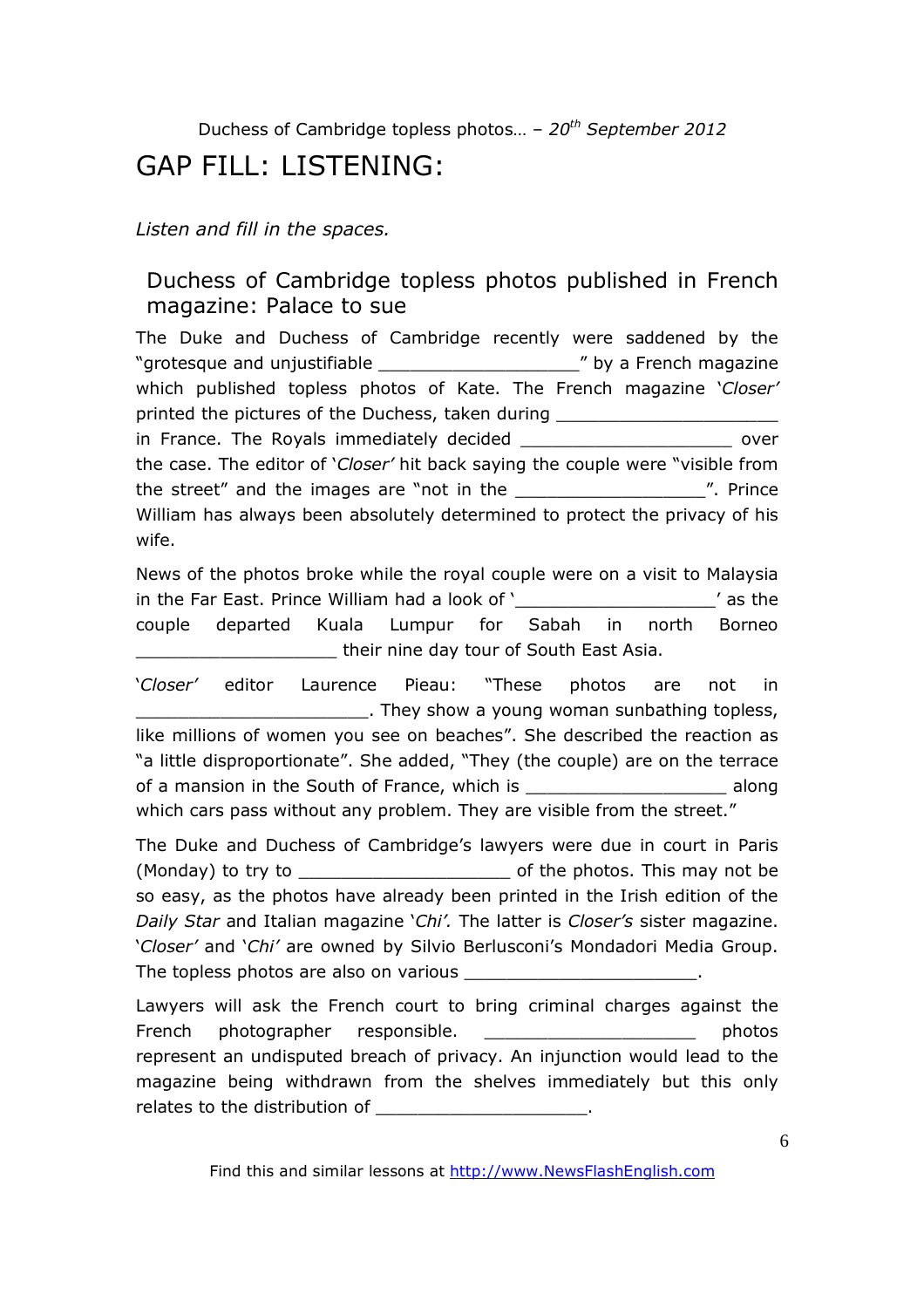## GRAMMAR

Put the words into the gaps in the text.

#### Duchess of Cambridge topless photos published in French magazine: Palace to sue The Duke and Duchess of Cambridge recently were saddened (1)\_\_ the "grotesque and unjustifiable invasion of privacy" by a French magazine which published topless photos of Kate. The French magazine '*Closer'* printed the pictures of the Duchess, taken during their private holiday (2)\_\_ France. The Royals immediately decided to take legal action over (3) case. The editor of '*Closer'* hit back saying the couple were "visible from the street" (4) the images are "not in the least bit shocking". Prince William has always been absolutely determined to protect the privacy of (5) \_ wife. *of in by on his and*

News of the photos broke while the royal couple were  $(6)$  a visit to Malaysia in the Far East. Prince William had a look of 'thunder on (7) face' as the couple departed Kuala Lumpur for Sabah in north Borneo on the next stop of their nine day tour (8)\_\_ South East Asia. *the his*

'*Closer'* editor Laurence Pieau: "(1)\_\_ photos are not in the least bit shocking. (2) show a young woman sunbathing topless, like millions of women (3)\_ see on beaches". She described the reaction as "a little disproportionate". She added, "They (the couple) are on the terrace of a mansion in the South of France,  $(4)$  is not far from a road along which cars pass without  $(5)$ problem. They are visible (6) the street." *you any from this*

The Duke and Duchess of Cambridge's lawyers were due in court in Paris (Monday) to try to restrict publication of the photos. (7)\_\_ may not be so easy, as the photos have already been printed in the Irish edition of the *Daily Star* and Italian magazine '*Chi'.* The latter is *Closer's* sister magazine. '*Closer'* and '*Chi'* are owned by Silvio Berlusconi's Mondadori Media Group. The topless photos are (8) on various international websites. *these they also which*